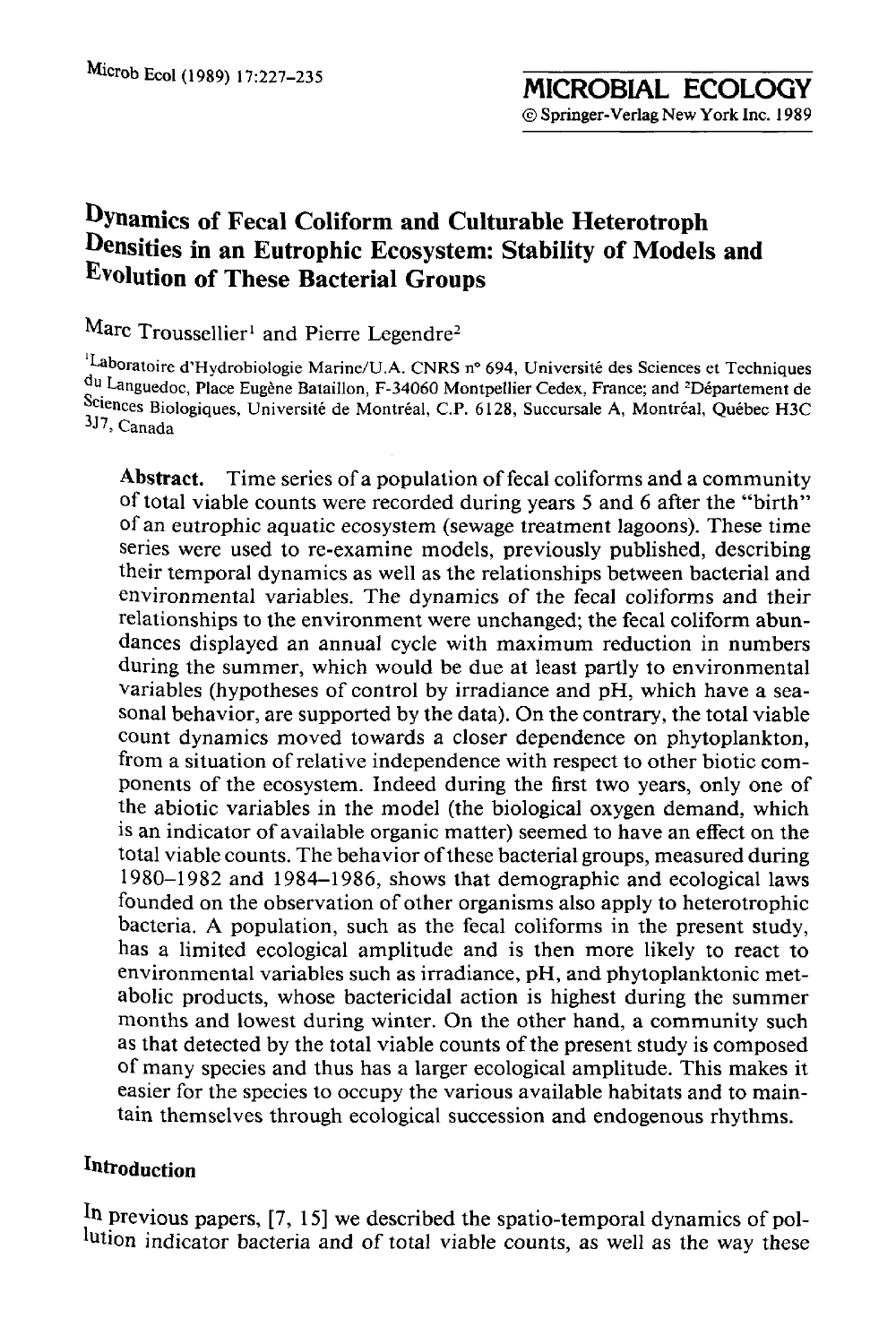bacteria are controlled by environmental variables in an aquatic eutrophic ecosystem; the ecosystem under study consists of the lagoons of an urban wastewater center. The dynamic and the explanatory models proposed in these papers are based upon a sampling program that started at the time of "birth" of the system (when sewage first arrived in the lagoon) and was pursued for 26 months (sampling at two-week intervals between June 1980 and August 1982). In the present paper, we report on the evolution of the bacterial compartment after 2 years to investigate the stability or the modifications of their dynamic behavior and of their relationships with limnological variables. These neW results will also allow us to validate one of the models reported by Troussellier et al. [15] using independent data.

#### **Materials and Methods**

Our study was carried out at the sewage treatment center of the city of Mèze (03°35′06″E, 43°25′10″N) in southern France, on the shore of the Thau brackish water basin. This system was previously described by Baleux and Troussellier [1] and by Legendre et al. [7]. In the present study, only one station was examined. Located at the exit of the sewage treatment center, this station was chosen because, among the eight that had been sampled in previous studies, it displayed the clearest temporal evolution for fecal coliform counts (FC) and for total viable counts (TVC), leading to the statistical demonstration of different temporal behaviors for these two bacterial groups. It was also for the fecal coliform counts recorded at this station that we had obtained the highest coefficient of determination in our models [15]. On the other hand, total viable counts showed a larger numerical independence with respect to environmental cyclic variables at this same station.

This station was sampled every 4 weeks between October 1984 and September 1986, consistently around 10 a.m. The sampling procedure and the counting method (spread-plate) have been described by Legendre et al. [7].

Environmental variables, recorded concurrently with the bacterial abundances, were limited to those that had been found previously to be the most significant in explaining the temporal dynamics of bacteria : pH, irradiance (variable E, in W·cm<sup>-2</sup>) and chlorophyll a concentration (variable Chl  $a$ , in  $\mu$ g-liter<sup>-1</sup>). Why these variables are the most important to explain bacterial evolution and how they are recorded were reported by Troussellier et al. [15].

The statistical methods used to analyze these new data series were basically the same as in the first 2-year study: (a) chronological clustering [8] and contingency periodogram [6], to search respectively for succession steps and for periodic phenomena in time series; (b) multiple or simple linear regressions (Model I and Model II) to verify the initial models or to elaborate new ones.

To check if the new data fit the FC model's predictions, we used only that part (3 factors) of the 1980-1982 regression model that was found to have a significant direct influence on the fecal coliforms at the exit of the treatment plant. The effect of these factors is expressed by the following equation (where z designates standardized variables, i.e., transformed by subtracting the mean and dividing by the standard deviation):

$$
zFC = +0.514zFC_B - 0.388zpH - 0.156zE \tag{1}
$$

where FC and FC<sub>B</sub> are the fecal coliform concentrations (log<sub>c</sub>  $(x + 1)$  $ml<sup>-1</sup>$ ) at time t and  $(t - 1)$ respectively, pH is the pH value at time t and E is the log<sub>e</sub> of the irradiance value for the ten-day period prior to sampling. During the 1984-1986 sampling period, the mean value was 7.78 (range: 6.8-8.5) for the pH variable, and 0.017 W $\cdot$ cm<sup>-2</sup> (range: 0.006-0.032) for irradiance, E. This last variable was used instead of the R variable (transmitted radiant energy) used in the initial model, because the water transparency data needed for the estimation of R were not available for the 1984-1986 survey. Variable E shows a strong natural periodicity. Variable pH presents a higherfrequency variability, but the lowest and highest values appear respectively in winter and in spring or autumn periods. All variables included in the regressions were tested and found not to deviate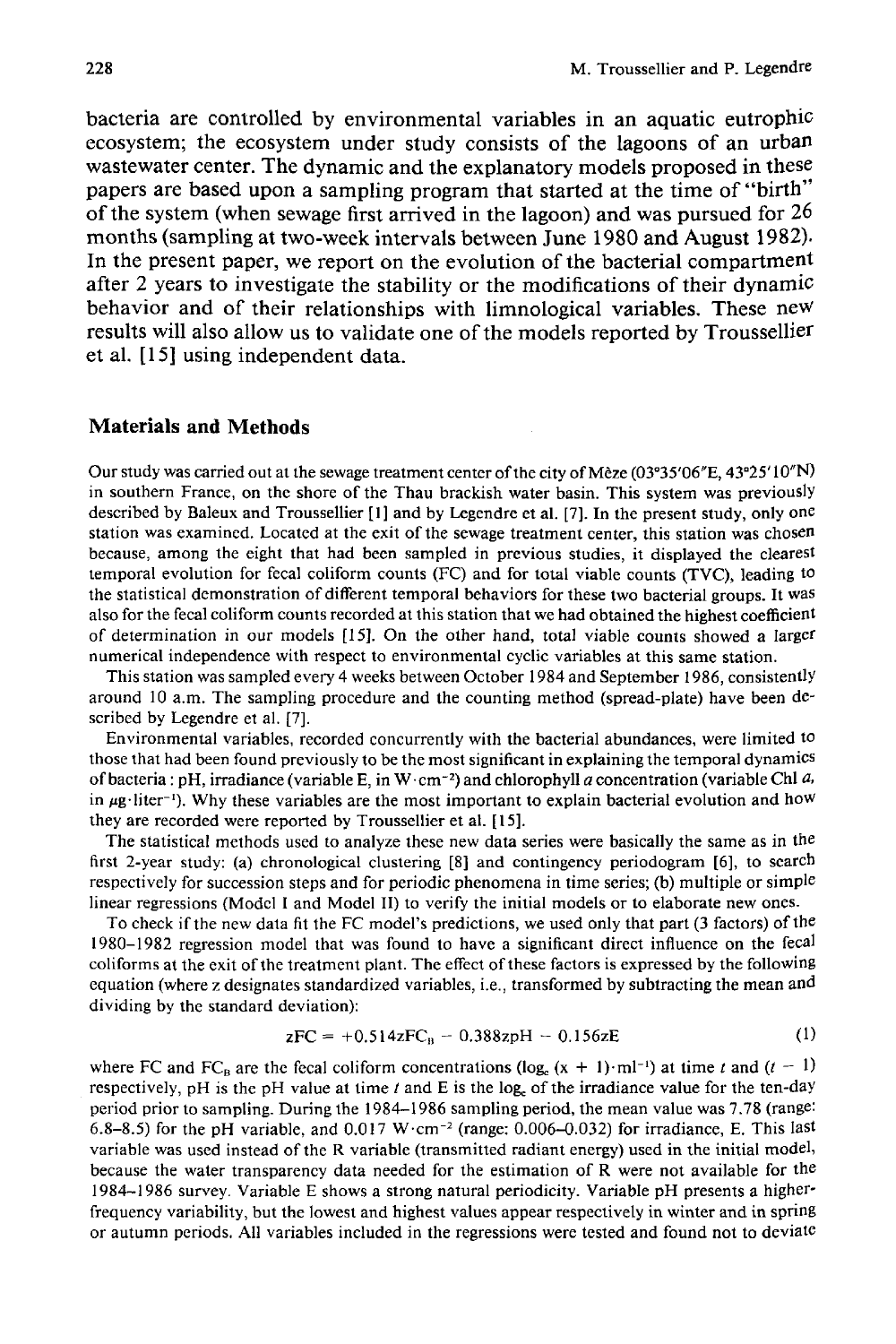

Fig. 1. Temporal evolution of fecal coliforms (FC, in log<sub>c</sub> values) during the first (a) and the second (b) surveys. Horizontal line segments represent the partition of each series by chronological clustering ( $\alpha$  = 0.05).

significantly from normality, according to a Kolmogorov-Smirnov test of goodness-of-fit [9]. We have verified the adequacy of this "limited" equation to fit the values of FC observed in 1980- 1982:  $R^2 = 0.867$  instead of  $R^2 = 0.881$  obtained with the complete equation given by Troussellier et al. [15]. In that paper, the equation, written in standardized form (z in equation 1, designating standardized variables), was used to initially compare the effects of several independent variables on the same dependent variable. In order to use it for prediction, Eq. 1 needs to be transformed to a conventional, unstandardized form [14]. The new but equivalent equation becomes:

$$
FC = 36.548 + 0.529FCB - 3.419pH - 0.789E
$$
 (2)

Predicted values of FC for 1984–1986 were obtained by using in Eq. 2 the observed values of the three independent variables, as measured during the 1984-1986 survey.

A new regression model will be proposed for the 1984-1986 TVC data, for reasons given below.

## **Results**

#### *Evolution of the Dynamics of Bacterial Abundances*

Figure 1 represents the temporal evolution of the fecal coliform counts at the exit of the treatment plant, from the birth of the ecosystem (June 1980) to 2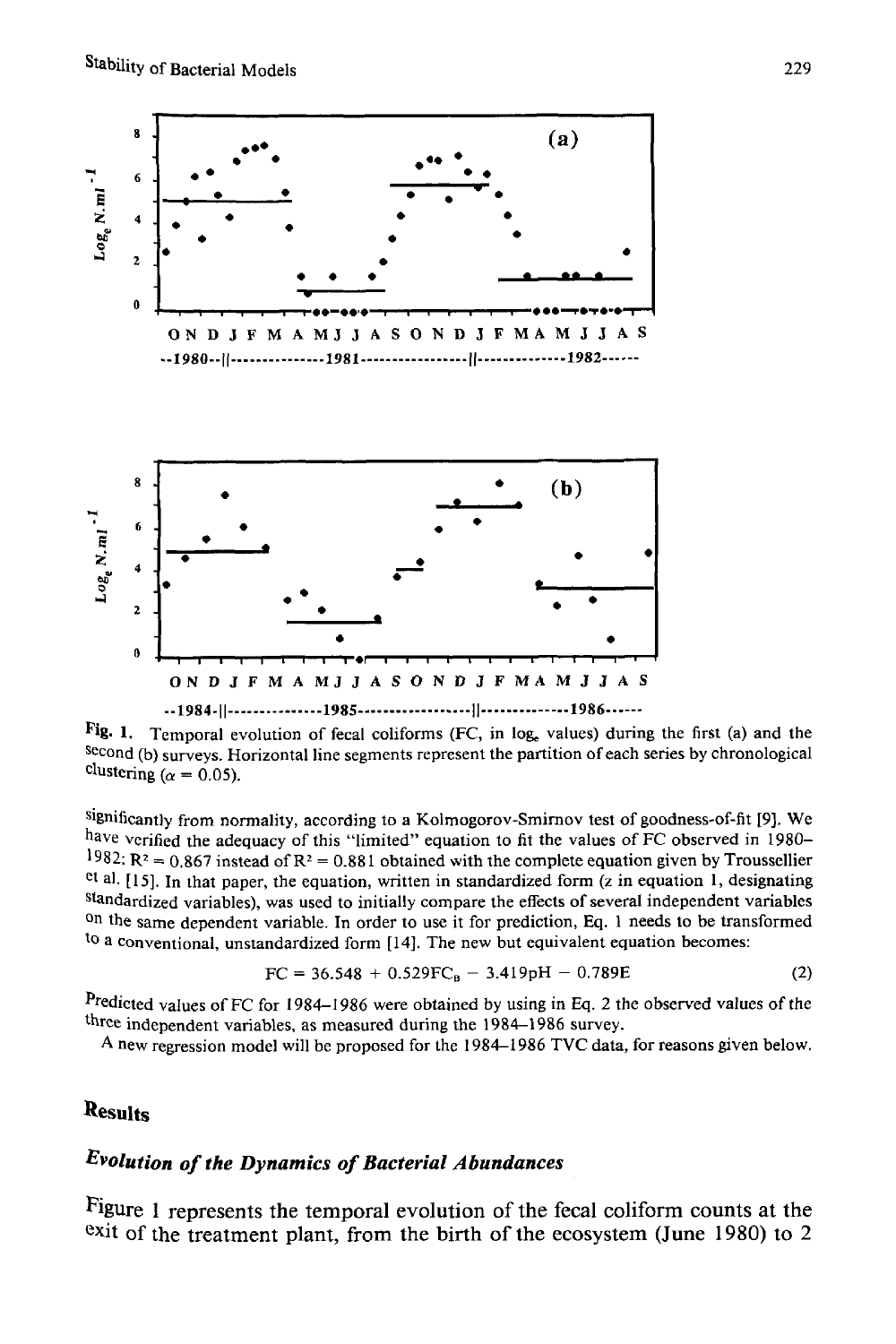

**Fig. 2.**  Temporal evolution of the total viable counts (TVC, in  $log_e$  values) during the first (a) and the second (b) surveys. Horizontal line segments represent the partition of each series by chronological clustering ( $\alpha = 0.10$ ).

years later (August 1982) (Fig. la) and from October 1984 to September 1986 (Fig. lb). The results of chronological clustering are also presented: each chronological step is characterized by the mean of the log<sub>e</sub>-transformed data points contained in it.

The two series display very little differences. In the "new" as well as in the "old" series, there is a succession of significantly different high and low bacterial abundances, occurring respectively in winter and in summer time. A contingency periodogram analysis confirmed that four years after the "birth" of the system, fecal coliform counts still show a significant annual periodicity (for periods  $T = 12$  or 13 intervals of 4 weeks,  $P < 0.005$  in the output of the treatment plant while this periodicity is not significant in the incoming wastewater where the FC variable is relatively stable (coefficient of variation  $= 0.037$ , for the log<sub>c</sub> transformed data), as was the case for the  $1980-1982$  series [7]. Our previous study  $[15]$  has supported the hypothesis that this cyclic component in 1980-1982 was due to the seasonal cycle of the controlling environmental variables; the present paper will show that the situation is still the same in the **1984-1986** data series.

Chronological clustering results for the total viable counts variable are presented in Figure 2. To illustrate the evolution of the bacterial behavior, we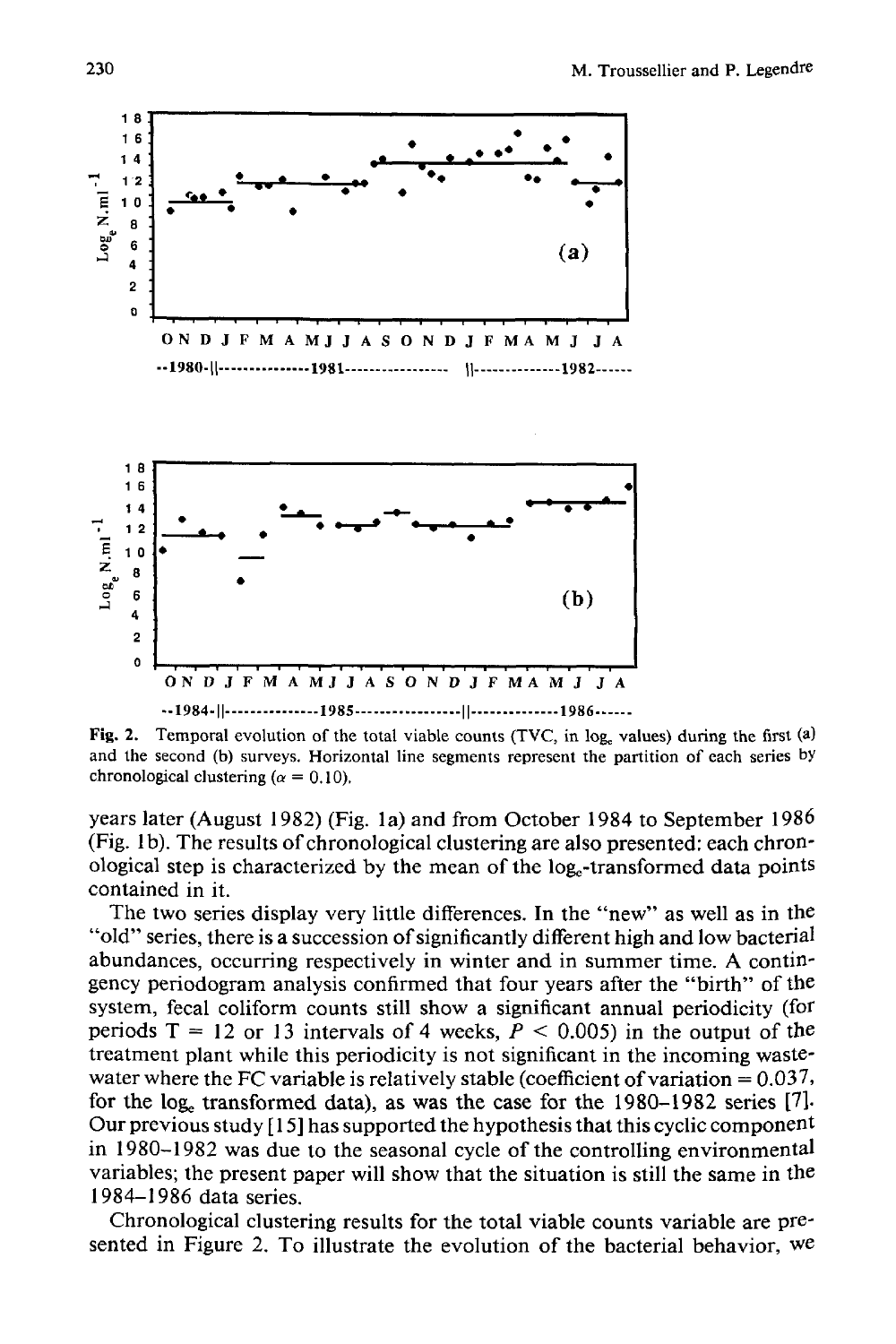

Fig. 3. Temporal evolution of the fecal coliforms (FC, in log<sub>e</sub> values). Observed values (open circles); values predicted by the model (closed circles).

report on separate graphs the evolution of the two successive TVC series. From October 1984 to September 1986 (Fig. 2b), TVC are relatively stable compared to the FC results (Fig. 1b). This stability is also different from the marked Stepwise increase of TVC observed during the initial survey (1980-1982; Fig. 2a).

No significant periodicity was detected in the TVC data and the range of fluctuation is relatively small (from  $10^5$  to  $10^7$  cells $\cdot$ ml<sup>-1</sup>). This supports our previous hypothesis [15] that the FC on the one hand and the TVC on the Other hand are controlled by different processes.

### *Evolution of the Relationships Between Bacterial and Limnological Variables*

The likeness between the two time series of fecal coliform counts suggests that the predictive model (Eq. 2) built from the data obtained during the first survey (1980-1982) may be suitable to predict the dynamics of fecal coliforms two Years later.

Figure 3 shows the observed and the predicted values of fecal coliform Concentrations. The mean and 95% confidence limit values of the parameters of the Model II regression (reduced major axis) fitted between the observed and the predicted FC data are the following:

| slope $= 0.9312$      | 95% C.I. = $[0.7383, 1.1241]$  |
|-----------------------|--------------------------------|
| intercept $= -0.0126$ | 95% C.I. = $[-0.9081, 0.8828]$ |

Reduced major axis was used here because D. J. Currie, P. Legendre, and A. Vaudor (submitted for publication) have shown that this is the most ap-Propriate technique to express a functional relation when the slope is expected to be close to 1. This is the case here since we hypothesize a perfect prediction of the observed values by the model, i.e., a regression equation with a slope of One and an intercept of zero. The 95% confidence intervals reported above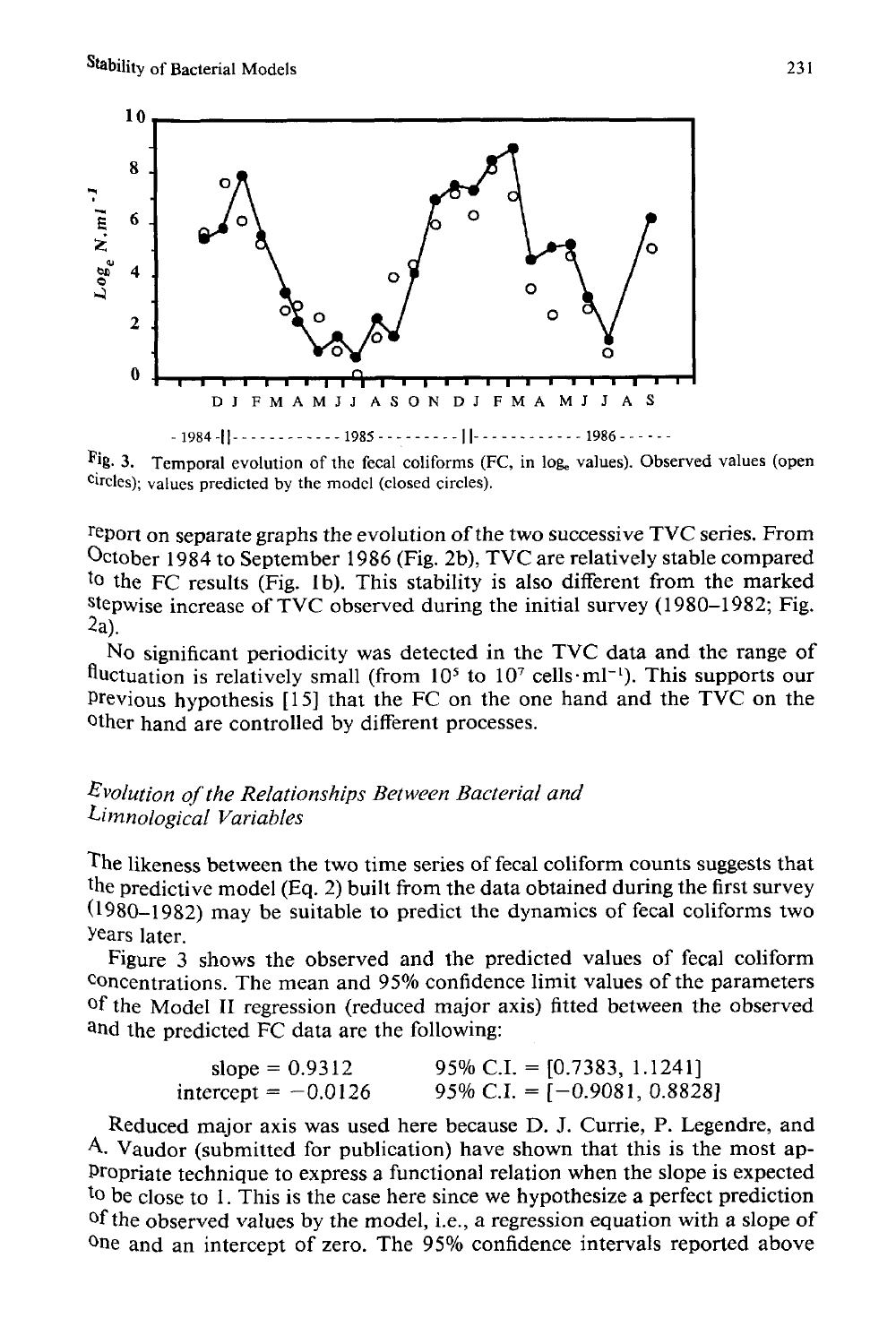show this to be the case. This conclusion is also supported by the highly significant percentage of variance of the FC variable explained by the model  $(R<sup>2</sup> = 0.78, P \le 0.0001)$  which confirms its ability to predict the evolution of fecal coliforms up to 6 years after the first sewage input. It also serves to validate the model, since the new 1984-1986 data are independent from those (1980- 1982) used to compute the model's parameters.

The 1980-1982 model was far less successful at predicting TVC abundances. We had interpreted the monotonic trend of gradual increase in TVC during the first 2 years of life of this ecosystem as a colonization strategy of the heterotrophic niche, supported by a continuous increase in available organic matter (as estimated by the biological oxygen demand variable). The colonization hypothesis was supported by the numerical independence of the bacterial community from the cyclic environmental variables [15]; the environmental variables tested in the model were chlorophyll  $a$ , rotifers, solar radiation, pH, % saturation in dissolved oxygen, and temperature. The existence of a new behavior in 1984-1986 (Fig. 2b) for these bacteria, i.e., global temporal stability with a few peaks, suggests that some variables of the ecosystem, rather than external cyclic variables, could affect TVC. One such variable, whose effect on environmental bacteria is well documented in aquatic ecosystems, is phytoplankton. To verify the hypothesis that TVC peaks are related to phytoplankton blooms, we used simple linear regression which leads to the best fit of the dependent variable's values, in the least squares sense, even under Model II.

For the 1984-1986 series, a significant relationship can be found, not between phytoplankton (whose biomass is estimated by Chl  $a$ ) and bacterial concentrations (TVC) measured at the same time  $t$  (linear regression not significant), but between the Chl a data (log<sub>-transformed)</sub> at time  $(t - 1)$ , i.e., 4 weeks before, and the TVC (log--transformed) at time  $t$ . This linear equation is:

$$
TVC = 1.94Chl \ a(t-1) + 2.395 \tag{3}
$$

In this case the value of the coefficient of determination is highly significant  $(R<sup>2</sup> = 0.73; P \le 0.0001)$  and higher than the one obtained with a different model for the data from the 1980-1982 survey ( $R^2 = 0.48$ ) [15].

#### **Discussion**

From a practical point of view, the FC results indicate first that the dynamic of the bacterial purification performance of this wastewater treatment system is relatively stable through time. The seasonal cycle is maintained 6 years after the first wastewater input (minima in summer and maxima in winter). The initial explanatory and predictive model is also corroborated, i.e., new FC data fit the model's predictions. So, the fecal coliforms remain dependent upon environmental variables that have a cyclic seasonal behavior.

On the contrary, if one compares the temporal dynamics of TVC during the first 2 years of survey (1980-1982) with the one observed 2 years later (1984-1986), we find two different and successive strategies of demographic development and niche occupancy for the heterotrophic bacterial community: (a) a slow but regular strategy of gradual occupation of the heterotrophic niche,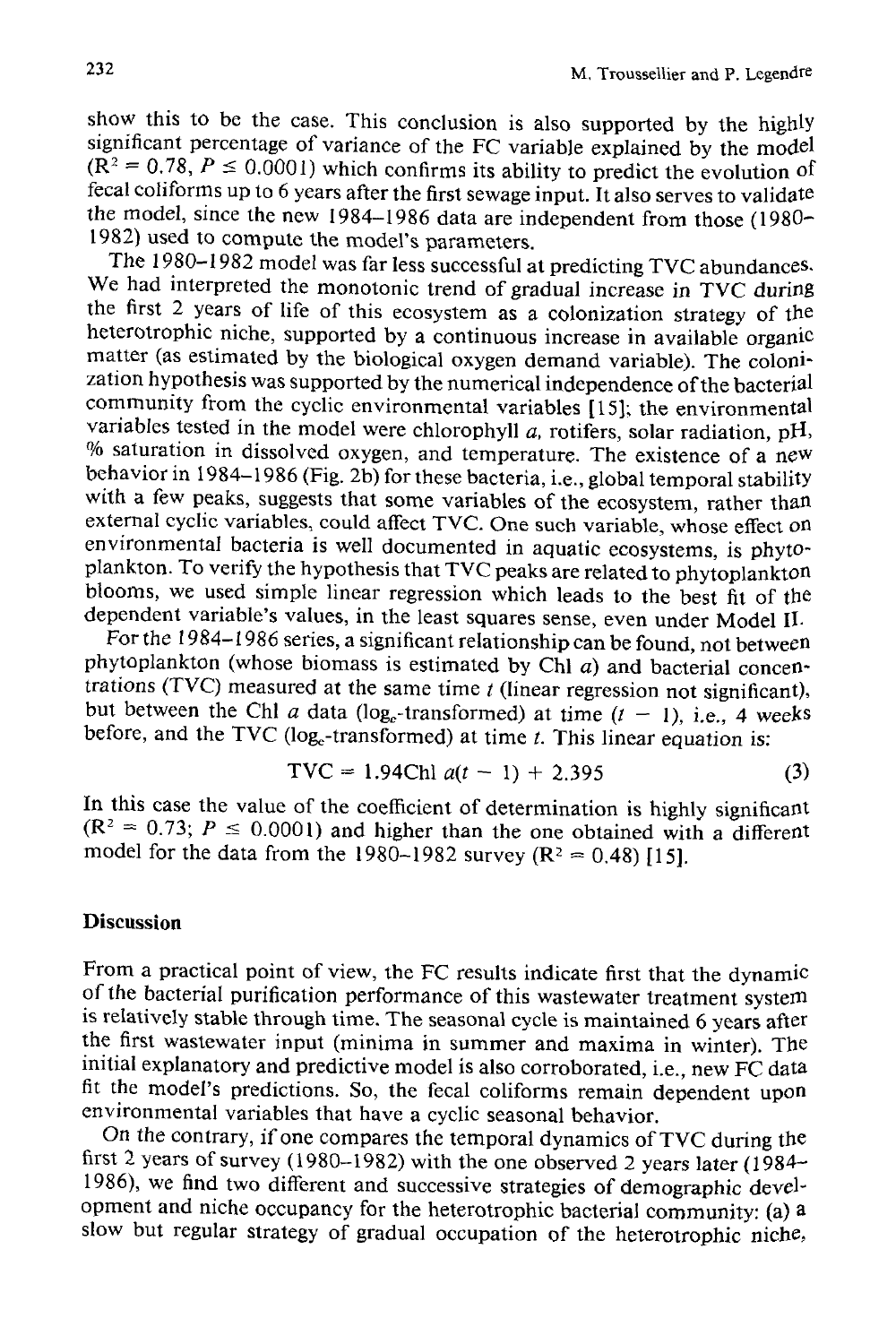followed by (b) a stationary behavior with variations that are controlled by endogenous processes of the ecosystem. The first strategy is supported, at least Partly, by the organic matter unused upstream (as measured previously by the biological oxygen demand variable) but appears to be independent of the sea-SOnal fluctuations of the limnological variables [15]. While the behavior that follows in later years is also independent of cyclic seasonal rhythms, it begins to follow positively the fluctuations of one of the living components of the  $s$ ewage lagoon ecosystem (phytoplankton biomass estimated by Chl  $a$ ), instead of the unused organic matter loading that has become quite stable after the Years of maturation of the system. This is demonstrated by the very close statistical relationship between TVC and Chl  $a$  discussed above. This positive relation is observed only if the model includes a time lapse, as in the classical predatory-prey models  $[10, 16]$ : the maxima of Chl a concentration take place before those of the heterotrophic bacteria, as can be expected of any organism whose abundance depends upon a fluctuating resource. Indeed, the positive effect of Chl  $a$  on TVC is likely to be the consequence of either an increasing excretion of dissolved organic matter by senescent cells of phytoplankton or of the decomposition of dead algal cells. This kind of influence is extensively described in the literature and has been experimentally demonstrated [2, 3, 121.

As mentioned in an earlier paper [15], sewage treatment lagoons are of fundamental interest for bacterial ecology, not only for their sanitary implication, but also from the viewpoint of theoretical ecology. They make it possible to study in short space and time spans the behavior of natural ecosystems and the interactions among their living components.

The survey of two different types of bacterial variables (a population, i.e., FC, and a community, i.e., TVC), through the successive steps of evolution (birth, maturity) of the lagoon, gives us the opportunity to verify in situ that bacteria do not "escape" the theoretical rules of ecology and demography, which have been founded on the observation of other groups of living beings. The Population of FC shows a limited ecological capacity for interaction, being !nitially adapted to a very close and stable niche (the digestive tract). When it <sup>is</sup> transplanted into an open environment, it is likely to react to the bactericidal action of environmental variables such as irradiance, pH, and phytoplankton metabolism products. These bactericidal actions are highest during the summer months and lowest during winter, so that the demographic pattern of the FC becomes simple (cyclic) and repetitive when they are submitted to the lagoon environmental conditions. Such limited population behavior has already been noted for other kinds of bacterial populations in aquatic ecosystems  $[1, 5]$ . As an entity, the heterotrophic bacterial community presents on the contrary, by definition, a larger ecological spectrum and shows a more diversified demographic pattern of responses to the evolution of their environment, so that it is easier for them to occupy the various habitats available and to maintain themselves through ecological succession. In this way, the community of viable heterotrophic bacteria seems to be a good indicator of the evolution of an ecosystem moving away from an oligotrophic state and towards eutrophicity. The lagoons were indeed oligotrophic before June 1980 (initiation of sewage input in the first lagoon). Up to then, they had been flooded with rain water,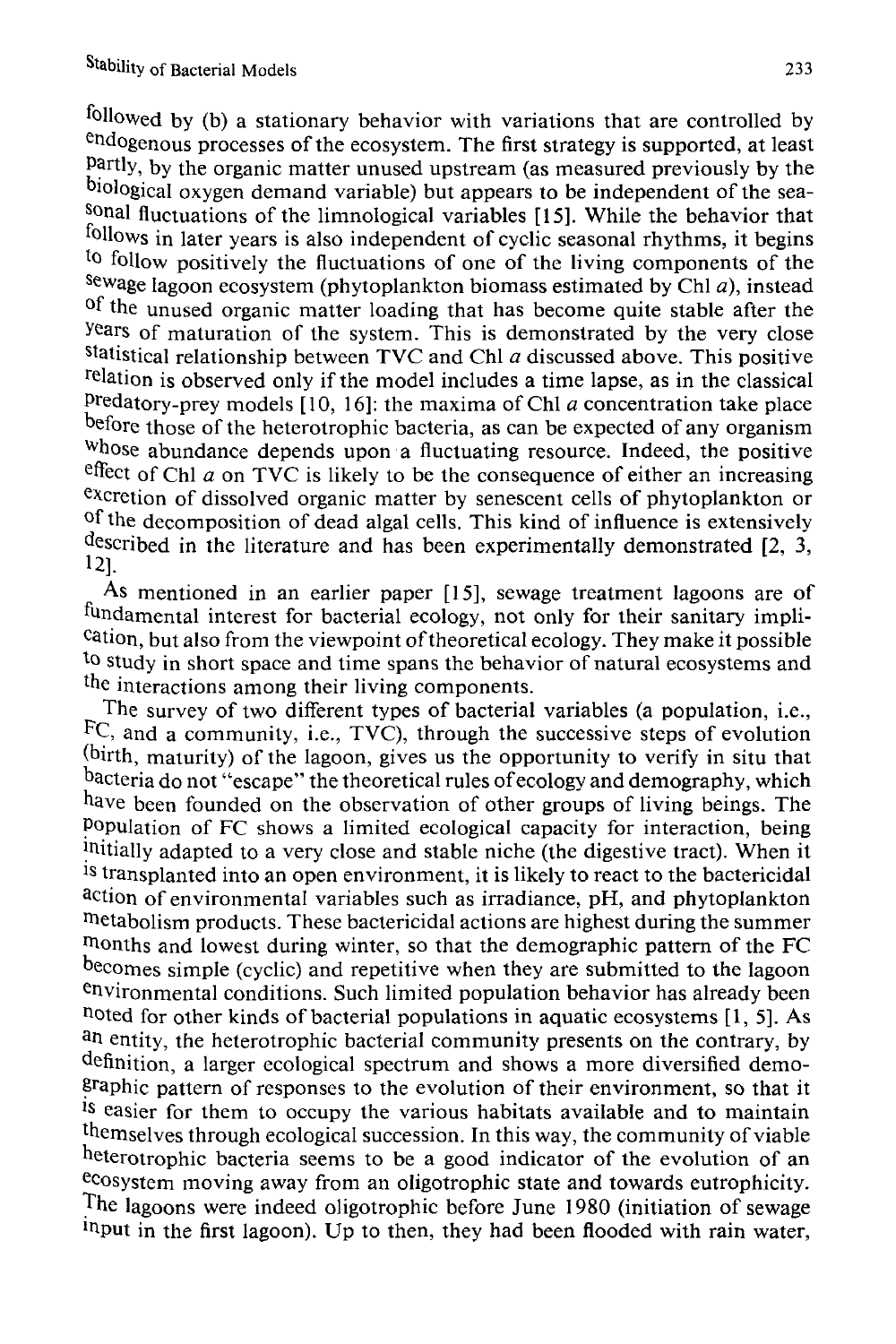and it took 7 months before the biological oxygen demand variable reached the value of 50 mg·liter<sup>-1</sup> in the third lagoon.

The change in the dynamics of TVC between the two surveys indicates that instead of having a short life span, this lagoon wastewater treatment system reaches an ecological equilibrium, providing an illustration of the establishment of endogenous rhythms as can be found in ecosystems reaching maturity  $[4, 4]$ 11 ]. This ecological rule is rooted in a fundamental theorem in mathematical thermodynamics by Morowitz [ 13], stating that energy and/or matter exchanges imply the emergence of cycles. The maturation of an ecosystem increases the complexity of these exchanges, leading to the creation of cycles with different time spans. The periods of the cycles of the various interacting variables interfere with one another, giving rise to new cycles. Since these cycles result from the intrinsic behavior of the ecosystem, there is no reason for them to be adjusted to exogenous rhythms (the seasonal cycle, for example). So, we can see how an ecosystem reaching maturity can produce its own rhythms and fluctuations, whose importance grows with the development of internal interactions, such as between components of the heterotrophic bacterial community and components of the phytoplankton community. Detailed measurement and dynamic modelling of these components would be necessary to fully validate this mechanism and show how it can generate the fluctuations actually observed in the bacterial communities of mature ecosystems.

*Acknowledgments.* We acknowledge the logistical support of the bacteriological research team of the Laboraloire d'Hydrobiologie and of the Centre de Recherche Pluridisciplinaire du Lagunage de Mèze. Helpful technical assistance was provided by Patrice Got for bacteriological analyses and Guy-François Frisoni for Chlorophyll a measurement. Data analysis and manuscript writing were made possible by the France-Québec cooperation program ESR no. 9. Our thanks are due to Bernard Baleux who critically reviewed the manuscript.

## **References**

- 1. Baleux B, Troussellier M (1983) Evolution des bactéries témoins de contamination fécale et de Pseudomonas aeruginosa et Aeromonas hydrophila dans un ouvrage d'épuration des eaux usées par lagunage (Mèze). Tech Sci munic 7:33-42
- 2. Bird DF, Kalff J (1983) Empirical relationships between bacterial abundance and chlorophyll concentration in fresh and marine waters. Can J Fish Aquat Sci 41:1015-1023
- 3. Cole JJ (1982) Interactions between bacteria and algae in aquatic ecosystems. Ann Rev Ecol Syst 13:291-314
- 4. Frontier S (1977) Réflexions pour une théorie des écosystèmes. Bull Ecol 8:445-464
- 5. Hazen TC (1983) A model for the density of *Aeromonas hydrophila* in Albermale Sound, North Carolina. Microb Ecol 9:137-153
- 6. Legendre L, Frechette M, Legendre P (1981) The contingency periodogram: a method of identifying rhythms in series of nonmetric ecological data. J Ecol 69:965-979
- 7. Legendre P, Baleux B, Troussellier M (1984) Dynamics of pollution indicator and heterotrophic bacteria in sewage treatment lagoons. Appl Environ Microbiol 48:586-593
- 8. Legendre P, Dallot S, Legendre L (1985) Succession of species within a community: chronological clustering, with applications to marine and freshwater zooplankton. Am Nat 125: 257-288
- 9. Lilliefors HW (1967) The Kolmogorov-Smirnov test for normality with mean and variance unknown. J Am Slat Ass 62:399-402